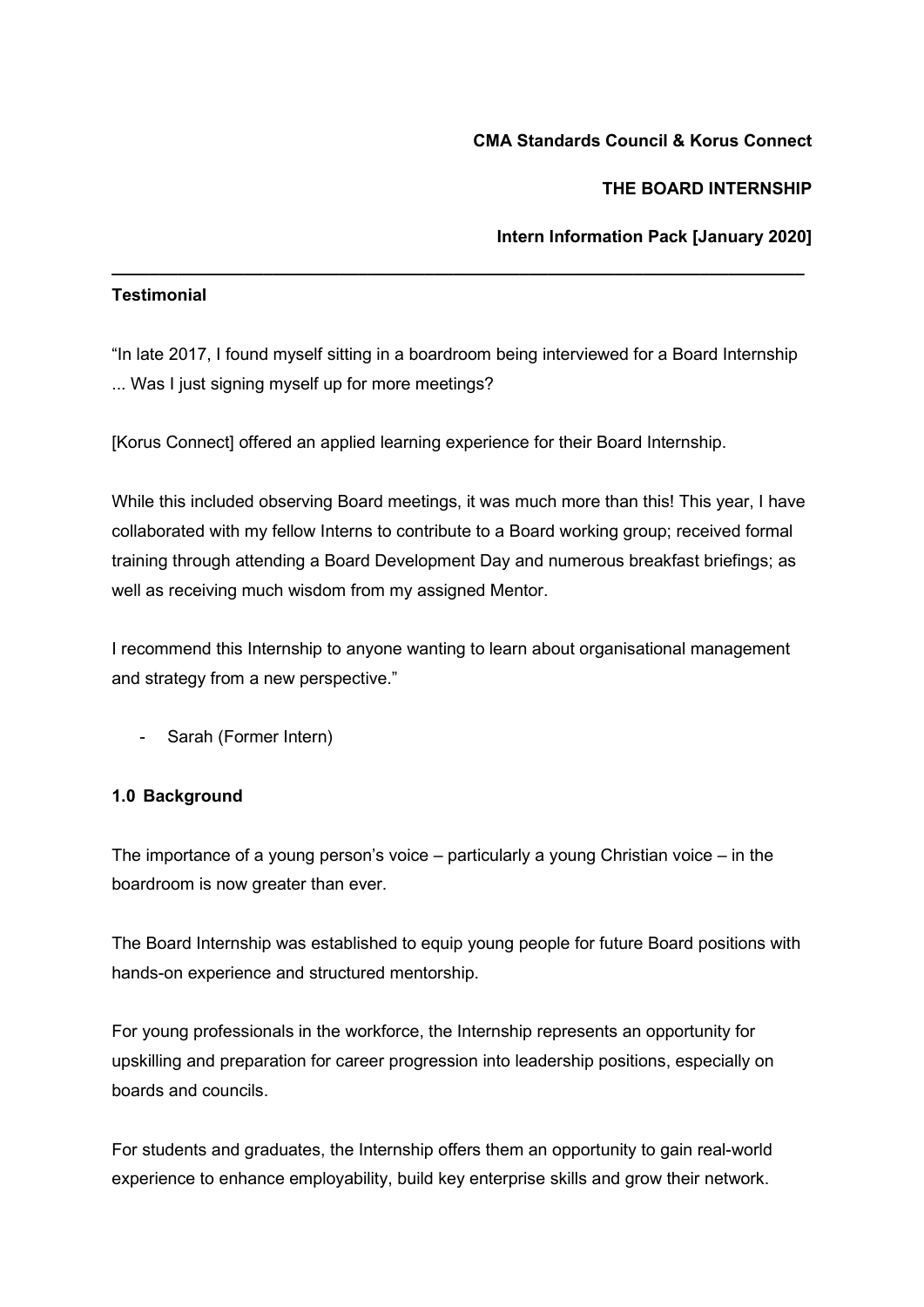Above all, the Internship provides a way for young Christians to make a positive impact on the strategies of organisations which are actively working to carry out the Great Commandment and the Great Commission.

## **2.0 Overview of the Program**

### **PURPOSE**

The Board Internship exists to develop the next generation of Board Members for Christian boardrooms across Australia.

### **MISSION**

The aim of the Internship is to provide Christian students, graduates and workers under 35 with professional development experience and mentorship through a 12-month Board Internship.

## **PROGRAM BREAKDOWN**

The program is structured around a 12-month internship with six main components: Board involvement; mentorship; facilitated learning opportunities; fundraising; networking opportunities; and internship support.

Working within this structure, Interns will obtain working knowledge and a practical understanding of the key governance issues essential for well-functioning Boards, whilst contributing a fresh perspective for Host Boards facing today's issues.

A key principle of the Internship is to ensure Interns receive hands-on experience and become genuinely part of the operations of the Host Board.

# **Board Involvement**

Interns are expected to attend all Board meetings. While they do not have formal voting rights, they will receive all Board papers and minutes, and may be seconded onto appropriate subcommittees (risk, audit, etc.) and working groups, at the discretion of the Host Board and depending on their availability.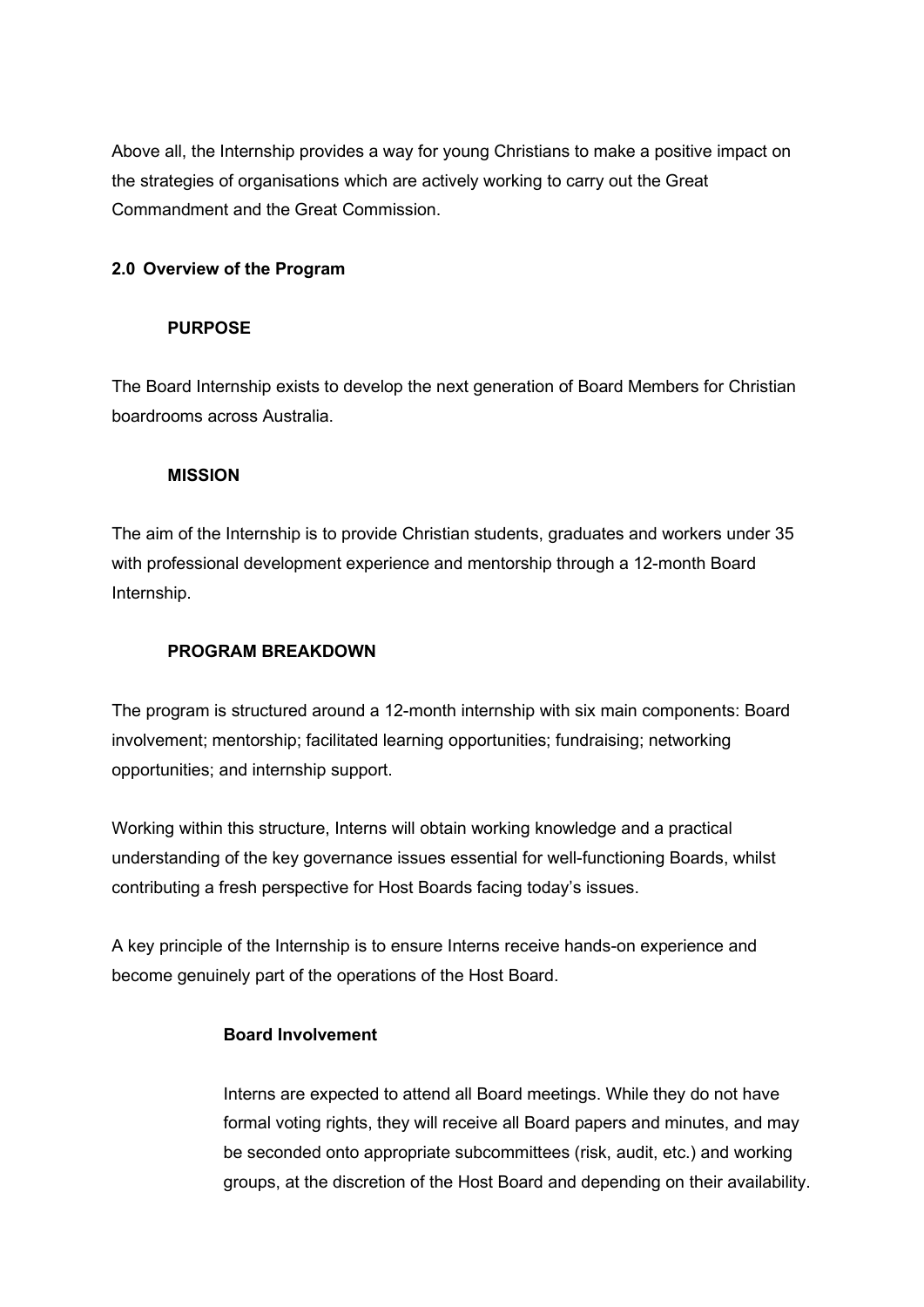**OUTCOME:** Working knowledge and sufficient experience to be considered competent voting members of a Board.

#### **Mentorship**

Interns will be paired with an individual Board Member who will act as their Mentor throughout the 12-month Internship and be available to offer advice, field questions, exchange feedback and personally support the Intern.

A Mentor will be an experienced Board Member on the Host Board. The Nominations Committee will consult with the Host Board and proposed Board Members through a comprehensive review process to nominate Mentors, ensuring effective and balanced pairings.

In addition to structured one-on-one meetings throughout the year (whether in-person or over a video/voice call), the Mentor and Intern will be supported in developing their own specific mentorship program, which can be monitored and measured against agreed upon performance criteria.

**OUTCOME:** Insight and awareness of what it means to be a Board Member, and an established relationship with a potential future referee.

#### **Facilitated Learning Opportunities**

Interns will participate in facilitated strategy and professional development sessions alongside other Interns from their cohort and in a broader context. These will expose Interns to a range of foundational governance topics.

Interns will participate in:

- Two CMA Conferences which have approximately 50 plenary and elective sessions to learn from leading speakers in the areas of governance; fundraising; ministry staffing/HR; and tax, finance and legal issues
- A CMA Ministry Governance Conference at their nearest capital city which will cover what makes Christian Boards different from secular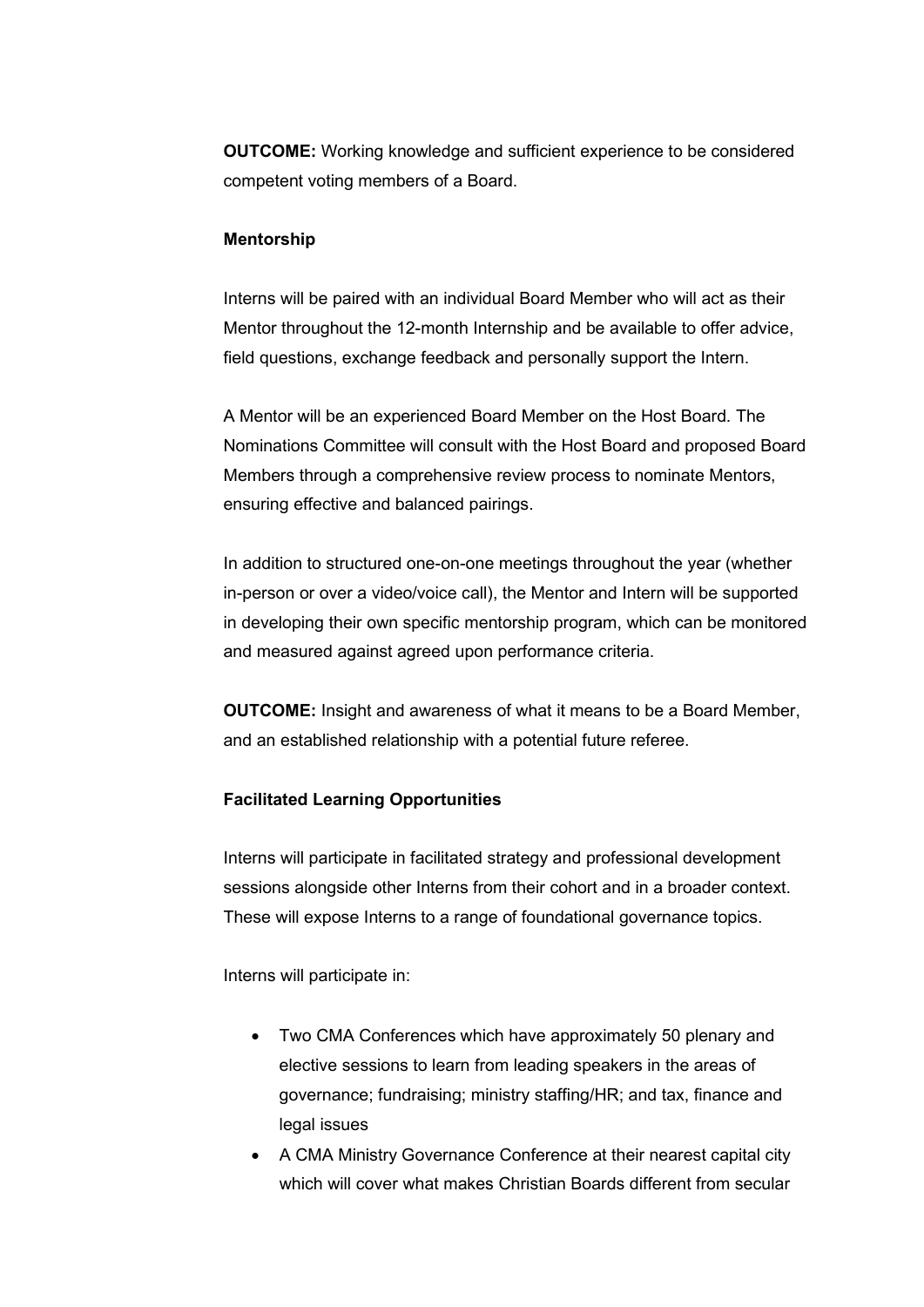Boards; the legal responsibility of Board Members; risk management; understanding financial statements; and the difference between governance and management

• Webinars from leading Australian and international experts on governance issues such as: corporate governance, strategy setting and oversight; setting an organisation's culture; values and heart; communications and reputation management; government relations; fundraising; reading financial statements; risk management; Board etiquette; Board/CEO relations; and advocacy.

These sessions will also provide opportunities for Interns to network with their peers and meet successful speakers from a range of backgrounds.

In addition, Host Boards and Mentors will include Interns in their own Board development training and identify additional networking or professional development opportunities (such as business breakfasts, seminars or industry events) which Interns are free to attend outside the existing facilitated learning opportunities.

Interns will also receive a reading list of recommended resources to utilise for their own growth.

**OUTCOME:** Broadening and refinement of skills associated with Board and upper management levels, and enhanced ability to contribute to Board deliberations.

#### **Fundraising**

Effective Board Members hold key responsibilities as askers, ambassadors and advocates for the organisation. With the view of building up Interns to take on these duties, Interns will be trained and equipped to act as effective "askers" and will be given the opportunity to assist in a fund-raising campaign to apply their new skills.

Training and support will be provided to help equip Interns with their roles as askers.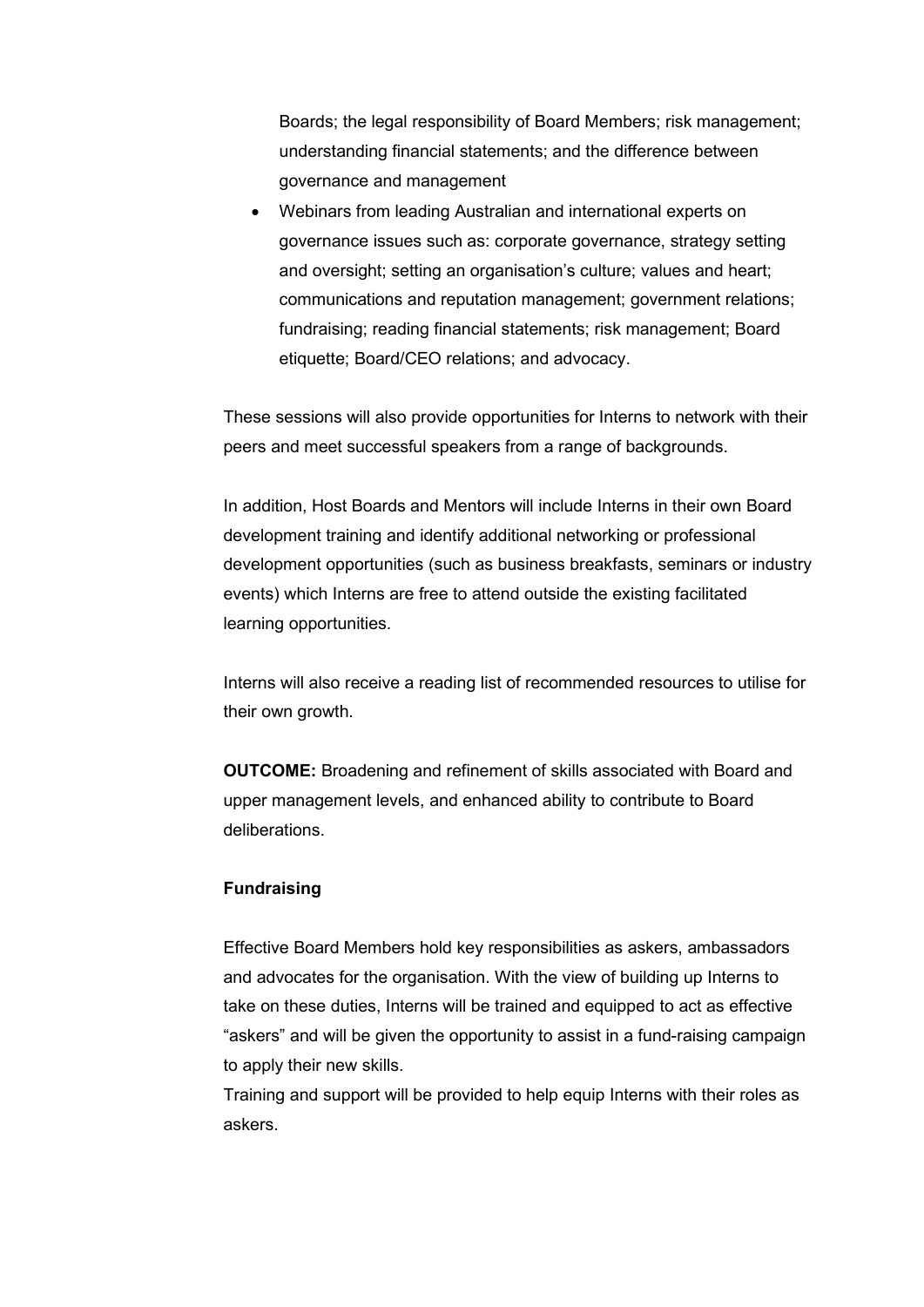#### **Networking Opportunities**

In addition to the networking opportunities at the CMA Conferences, graduate Interns will also have the option of being listed on the CMA Directory and may join the Program Alumni Group, with further networking opportunities and discounted prices on selected CMA events for 5 years.

**OUTCOME:** Opportunities to grow networks and relationships within the Christian and other sectors.

#### **Internship Support**

Interns and Mentors will be engaged in regular reviews to obtain feedback and input that will help ensure the Internship remains effective. Additionally, Interns, Mentors and Host Boards will undertake formal reviews at the sixmonth and 12-month mark of the program.

Upon satisfactory completion of the Internship, Host Boards and Mentors will attend a celebratory dinner where Interns will receive a certificate of competence. Host Boards and Mentors will look to identify opportunities to refer Interns on to assist further with their career and professional development.

**OUTCOME:** Certificate of competence, board opportunities and, where appropriate and available, referrals to open board positions.

#### **THE SELECTION PROCESS**

Candidates seeking to participate in the Internship must be between 22 and 35 years old. They will need to submit their most recent resume and complete an online application form.

Upon receipt, we will conduct an initial reference check to obtain an endorsement from the candidate's church community. If needed, an additional professional referee may be requested from the candidate.

Satisfactory references will progress the candidate to a first-stage interview with the Nominations Committee. A second-stage interview may occur if deemed necessary.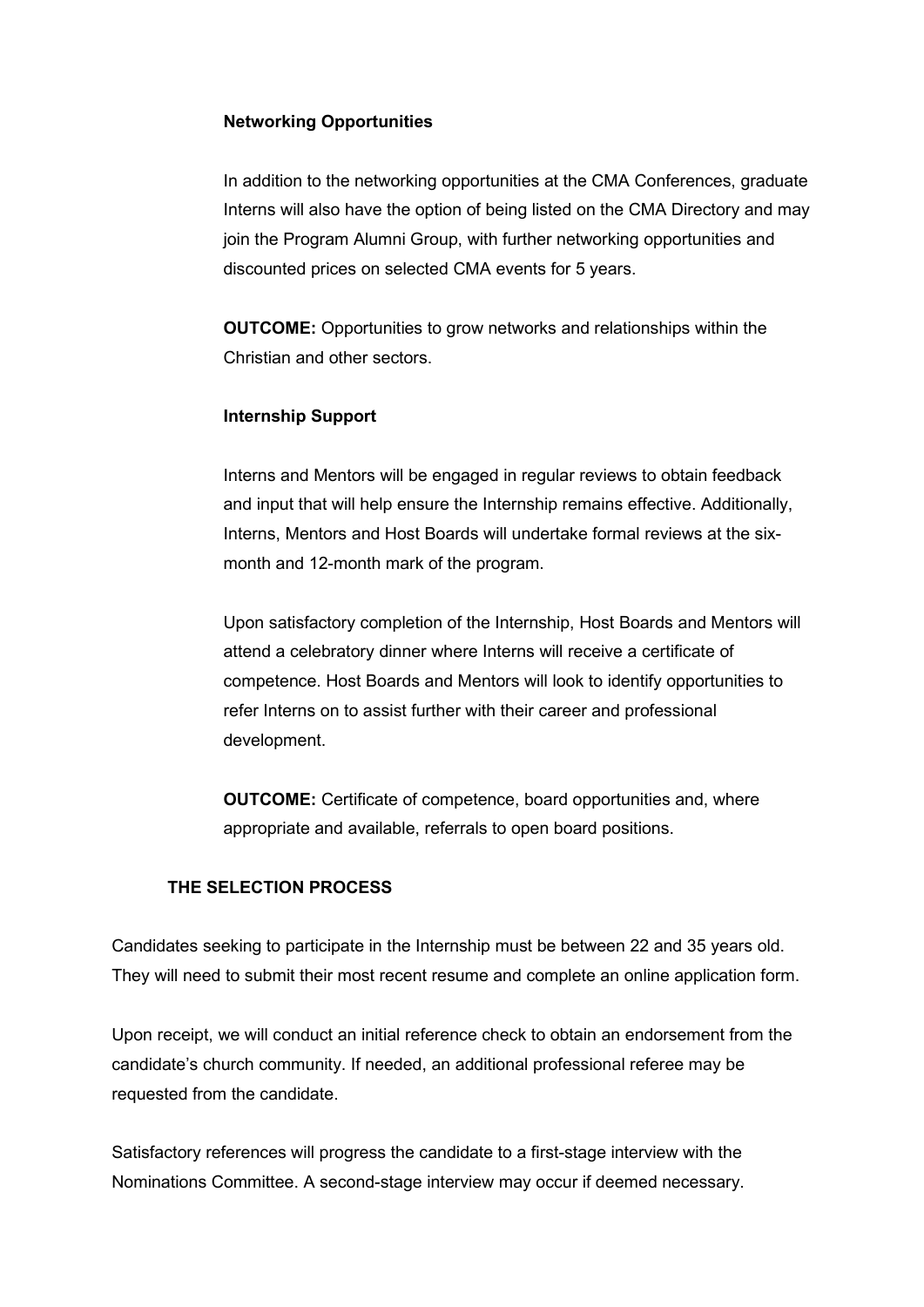Successful candidates will be moved to a pool of unplaced Interns to undergo a placement process. Unsuccessful candidates will be contacted.

## **THE PLACEMENT PROCESS**

Unplaced Interns will be cross-referenced with a pool of Host Boards. Interns may, in their initial application, nominate a preferred sector (understanding that this doesn't guarantee a placement there and is pending availability and alignment). The Nominations Committee will consider an Intern's background, experience, location, interests and the Host Board's mission, location and needs.

The Nominations Committee will propose an Intern to a Host Board with a recommendation of which Board Member to pair the Intern with for mentorship. Placement is not confirmed until both the Host Board and Mentor agree to the Committee's recommendation.

# **THE ROLE OF THE INTERN**

Throughout their Internship, Interns are expected to:

- Commit to their self-development personally and professionally, including taking initiative to learn and hone their skills, as guided by their specific mentorship program
- Be open and honest with their Mentor about their goals, expectations, challenges, concerns and overall feedback
- Respectfully utilise their Mentor's time, resources and experience
- Stay accessible and responsive during their Internship
- Actively engage with the Internship through the tasks set for them and in other areas where initiative is required
- Attend the relevant CMA Conferences
- Attend the compulsory webinars either at the time of the webinar or later by a recorded download
- Be available for assessment meetings with Program Coordinators
- Find another suitable candidate from their networks for the next year's placement
- Sign a Confidentiality Deed undertaking to treat all information provided by and discussions of their Host Board with the utmost confidentiality
- Generally, act as ambassadors for the Internship.